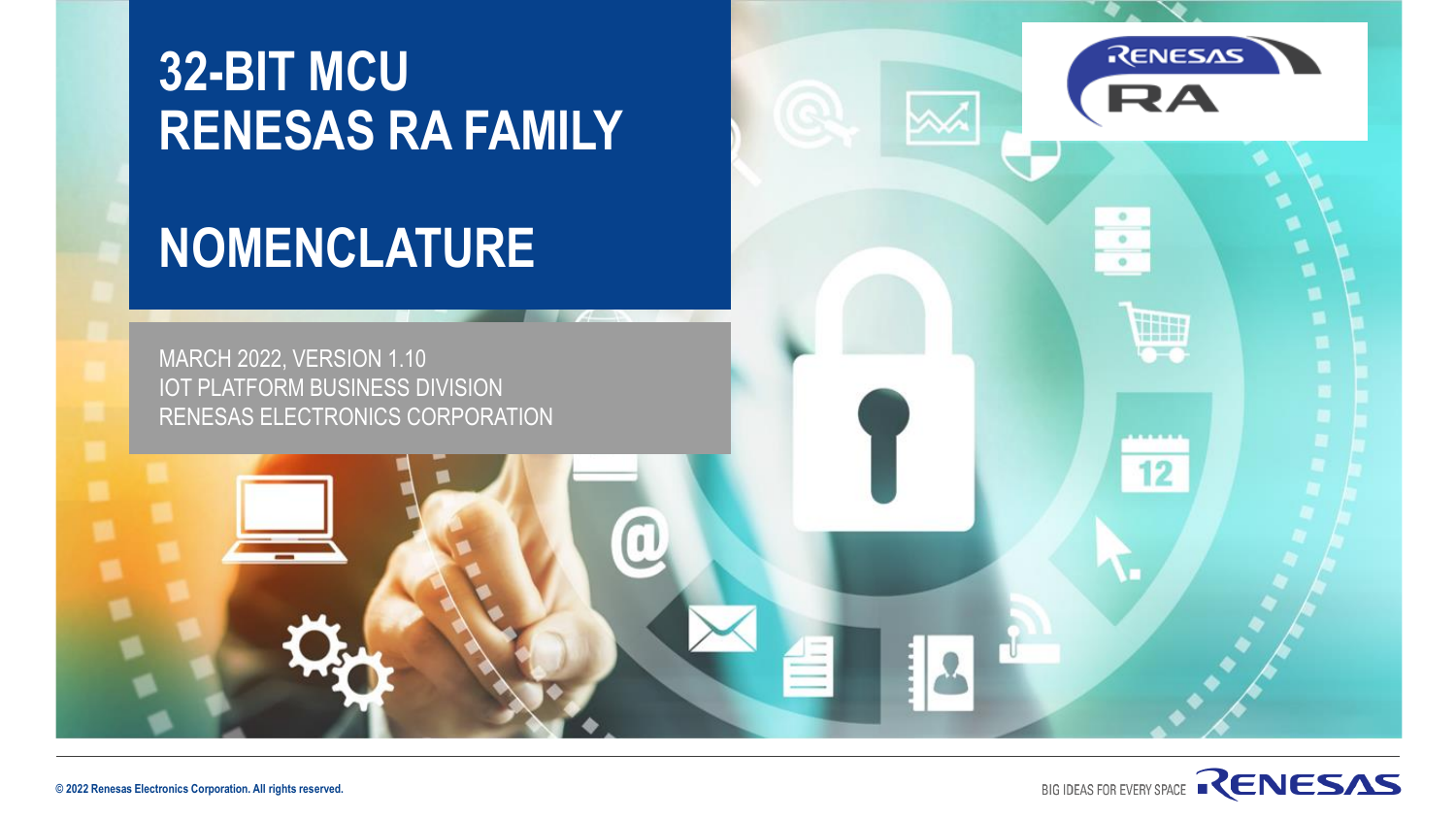

## **NOMENCLATURE OVERVIEW**

- **Family Name:** RA Renesas Advanced
	- New 32-bit MCU with Arm Cortex-M Cores



- **E** Series Name: (RA + 1 digit)
	- Examples:
		- − RA2 Series
		- − RA4 Series

**R A x Family Performance**

- **Group Name:** (RA + 3 digits)
	- Examples:
		- − RA2A1 Group
		- − RA6M1 Group



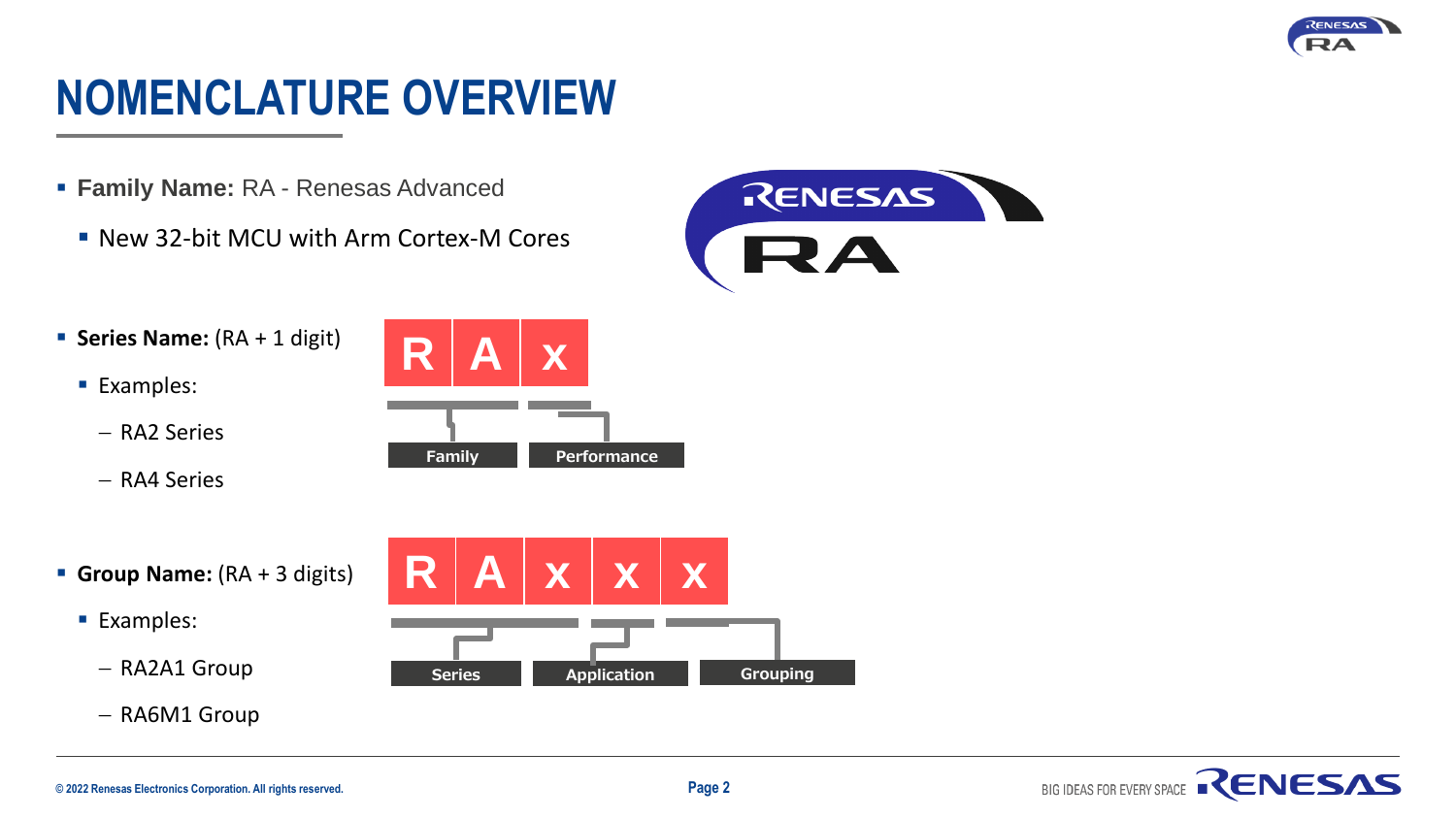

BIG IDEAS FOR EVERY SPACE RENESAS

## **RENESAS RA FAMILY PART NUMBER STRUCTURE**

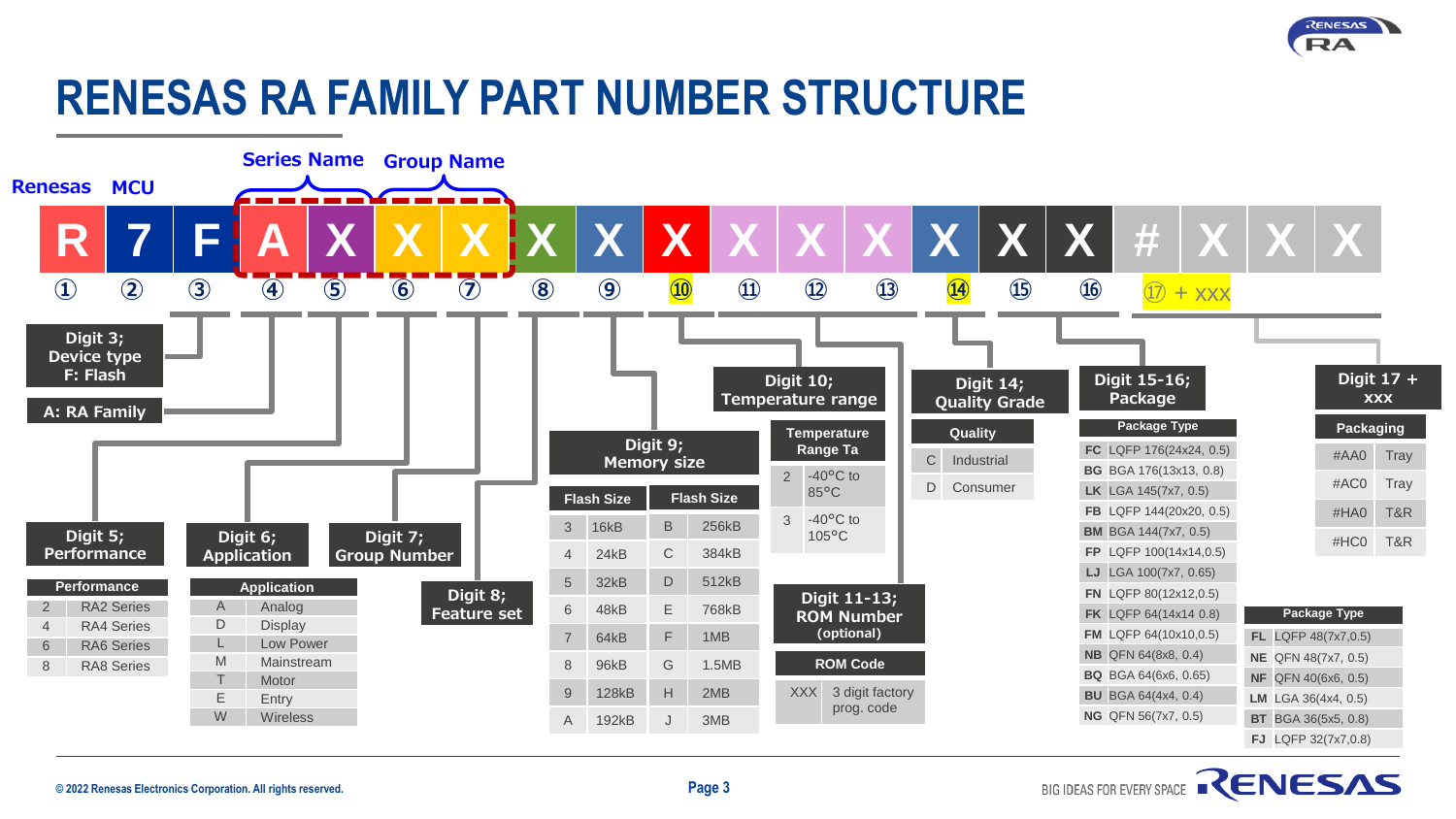

#### **© 2022 Renesas Electronics Corporation. All rights reserved. Page 4**

### BIG IDEAS FOR EVERY SPACE RENESAS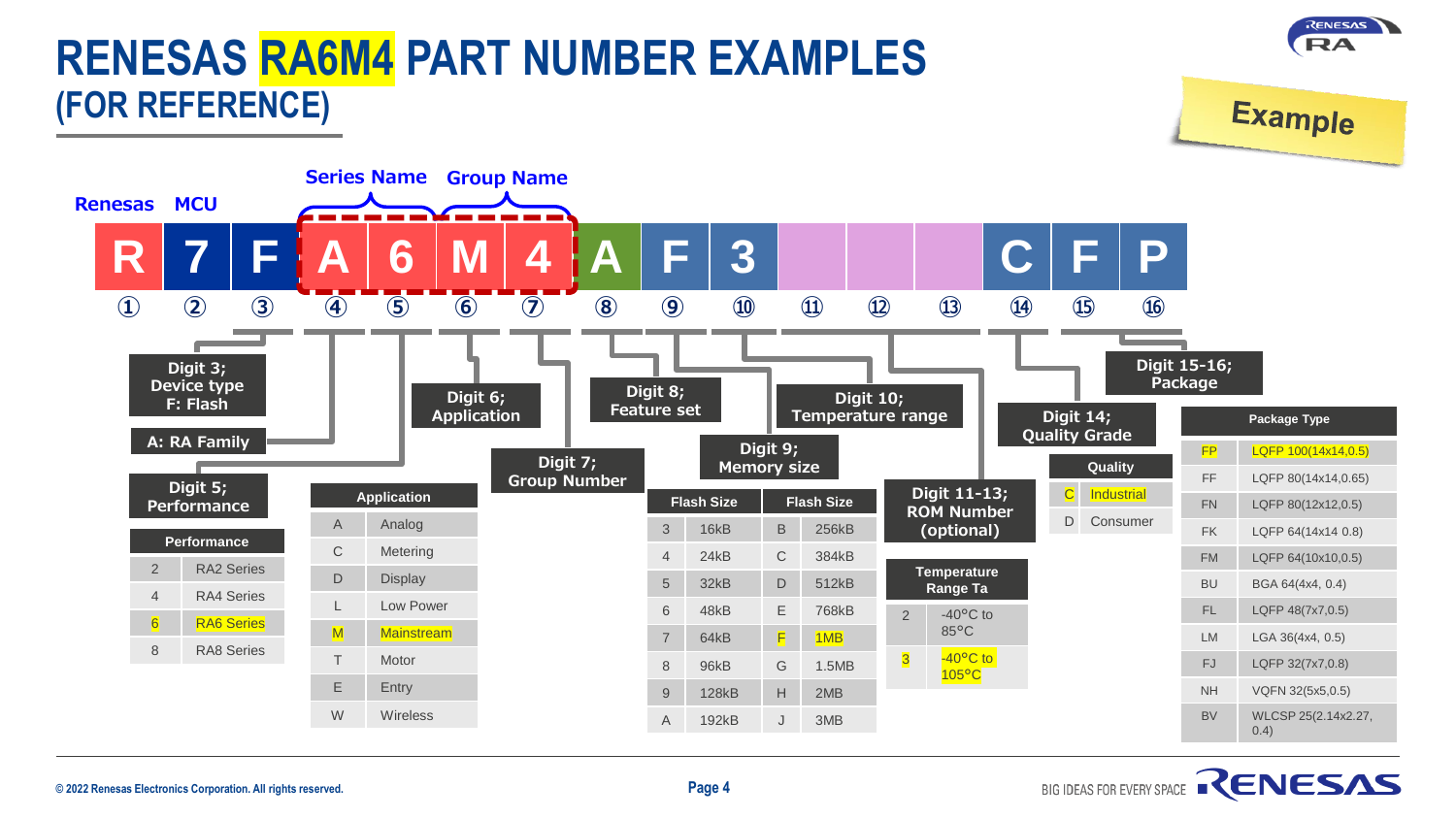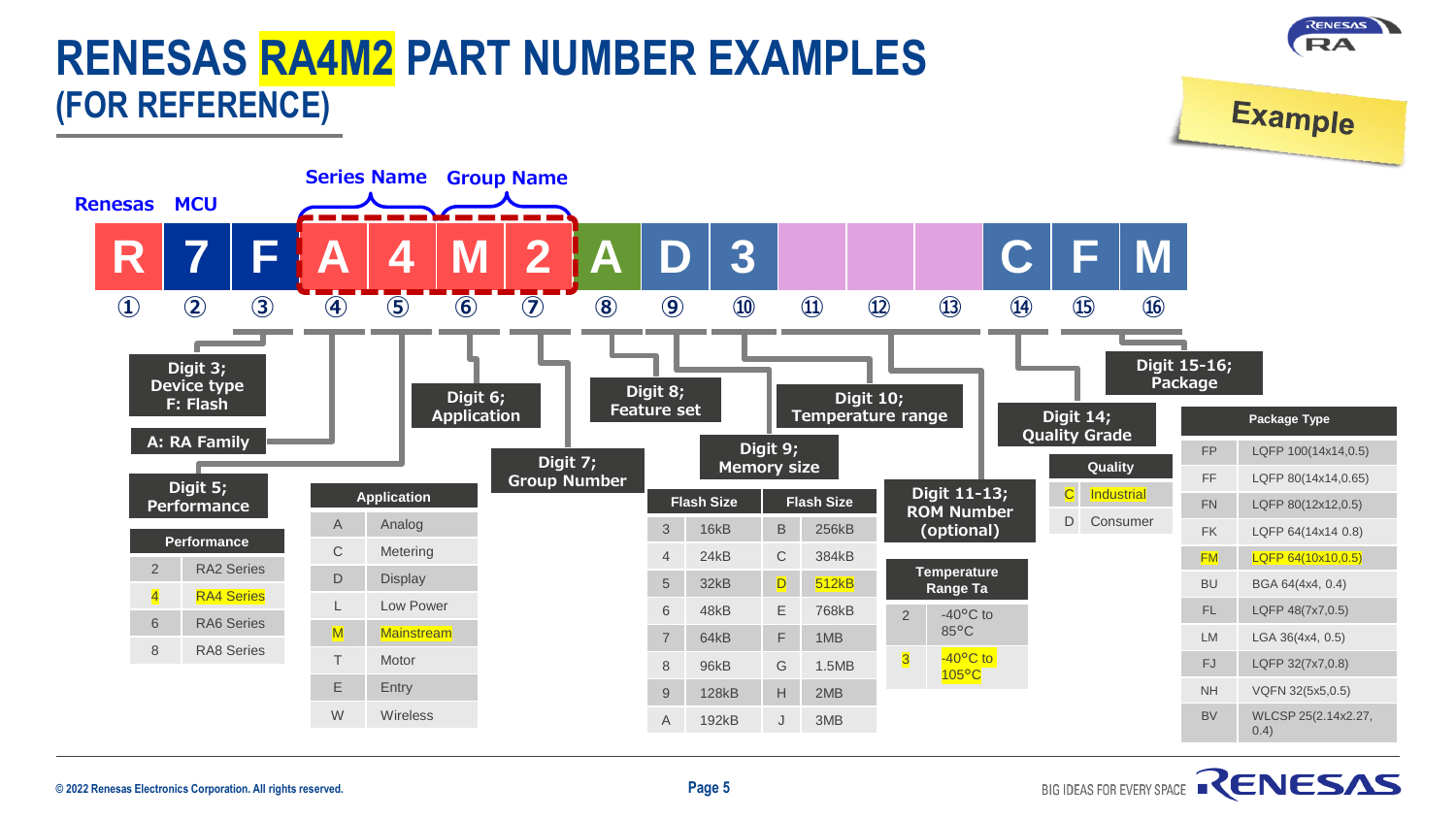

#### **© 2022 Renesas Electronics Corporation. All rights reserved. Page 6**

## BIG IDEAS FOR EVERY SPACE RENESAS